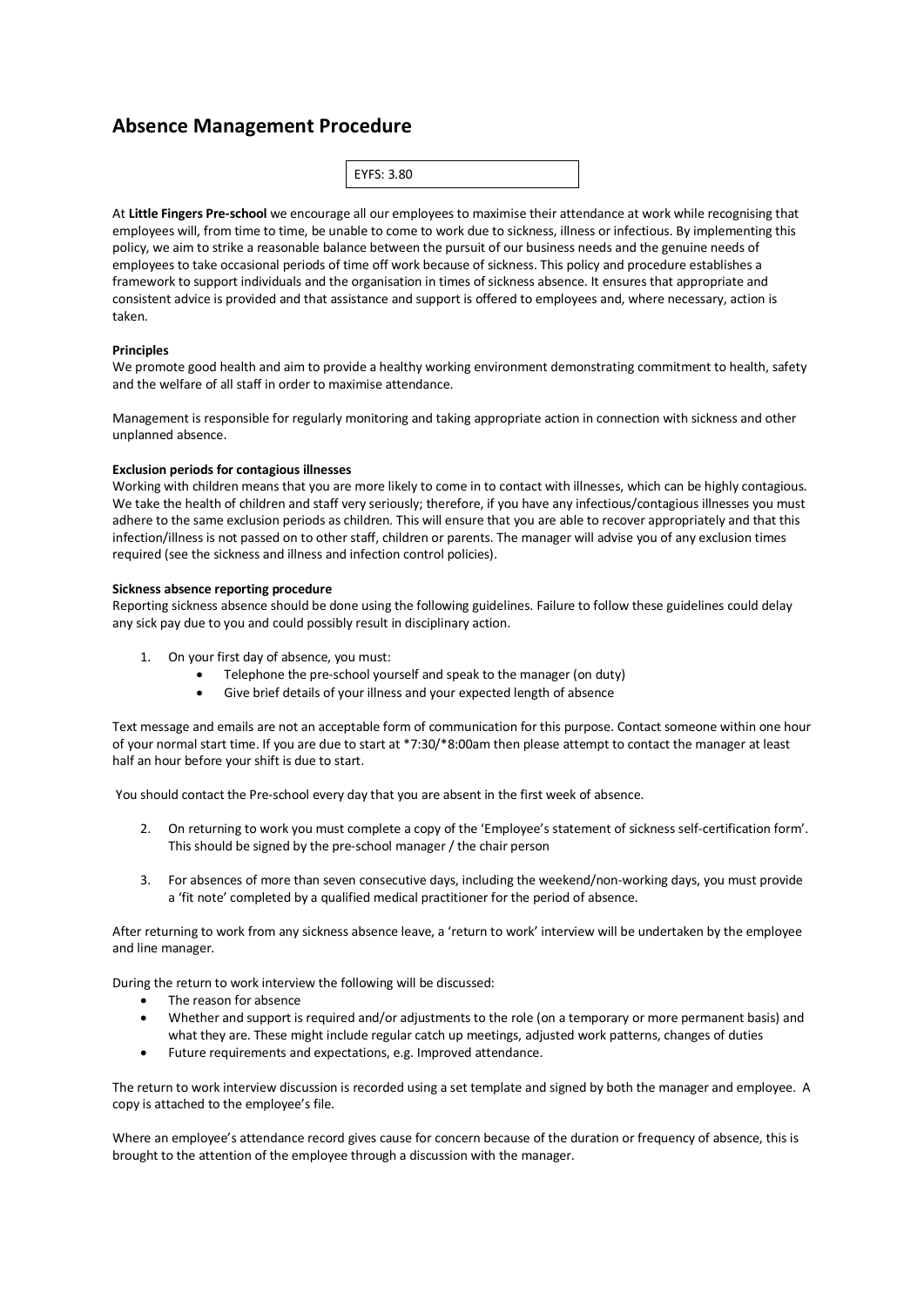Throughout any stage of discussions on sickness absence, employees may be accompanied by a work colleague.

The abuse of sick leave and pay regulations may be classified as misconduct and will be dealt with through the disciplinary procedure.

## **Frequent and/or persistent short-term sickness absence**

Short-term absence may be short periods of one or two days occurring frequently.

Absence of this nature can be identified by one of the following indicators and should be classed as a trigger:

- Four self-certified spells of absence in one calendar year
- A total of 10 working days or more of self-certified absence in one calendar year
- Patterns of absence over a period, e.g. an individual regularly taking Mondays or Fridays off
- Where an employee's attendance record is significantly worse than those of comparable employees, or absence problems have gone on for a considerable length of time.

## **Long-term sickness absence**

For the purposes of the policy, long-term sickness absence is defined by the pre-school as absences lasting over one month.

Where absences have lasted over 10 working days or more, the manager will contact the member of staff concerned to obtain an initial assessment of the sickness/illness.

At this point and where felt appropriate after further assessment of the sickness/illness, the manager / chair person will arrange a face-to-face meeting or telephone conference between themselves and the member of staff. The meeting will include:

- Confirming the reasons and nature of the absence and its likely duration
- Ensuring that the member of staff is aware of the pre-school's concern regarding their health and necessary absence from work
- Consideration of alternative duties or a shorter working week if this would enable a quicker return to work subject to medical advice
- Consideration to any personal issues being encountered and discuss possible ways of helping the individual resolve these
- Advising the member of staff that in their best interests they may be asked to see a registered medical practitioner or occupational health provider appointed by the pre-school to enable a medical report to be prepared
- Alternatively, and if appropriate, gain agreement from the member of staff to contact their doctor or specialist in order to establish the likely length of absence and the long-term effect on capability in relation to job performance and attendance at work.

If all other avenues have been investigated, the absence continues or, following return to work, the attendance record does not improve, a subsequent meeting would be arranged. At this point and with legal advice the manager / chair person may advise the member of staff on long term sickness absence that unless there are reasonable grounds to believe there will be an improvement in the foreseeable future, their ill health may put their employment at risk with the possibility of termination by reason of capability or suitability to work with children might have to be considered, taking into account any medical information available.

The position will be reviewed periodically and ultimately it may become necessary from a business perspective to consider termination of employment. In these circumstances, the pre-school will:

- Review the employee's absence record to assess whether or not it is sufficient to justify dismissal
- Consult the employee
- Obtain up-to-date medical advice through the employee's GP and/or occupational health
- Seek legal advice, where applicable
- Advise the employee in writing as soon as it is established that termination of employment has become a possibility
- Meet with the employee to discuss the options and consider the employee's views on continuing employment
- Review if there are any other jobs that the employee could do prior to taking any decision on whether or not to dismiss
- Allow a right of appeal against any decision to dismiss the employee on grounds of long-term ill health
- Arrange a further meeting with the employee to determine any appeal
- Following this meeting, inform the employee of its final decision
- Act reasonably towards the employee at all times.